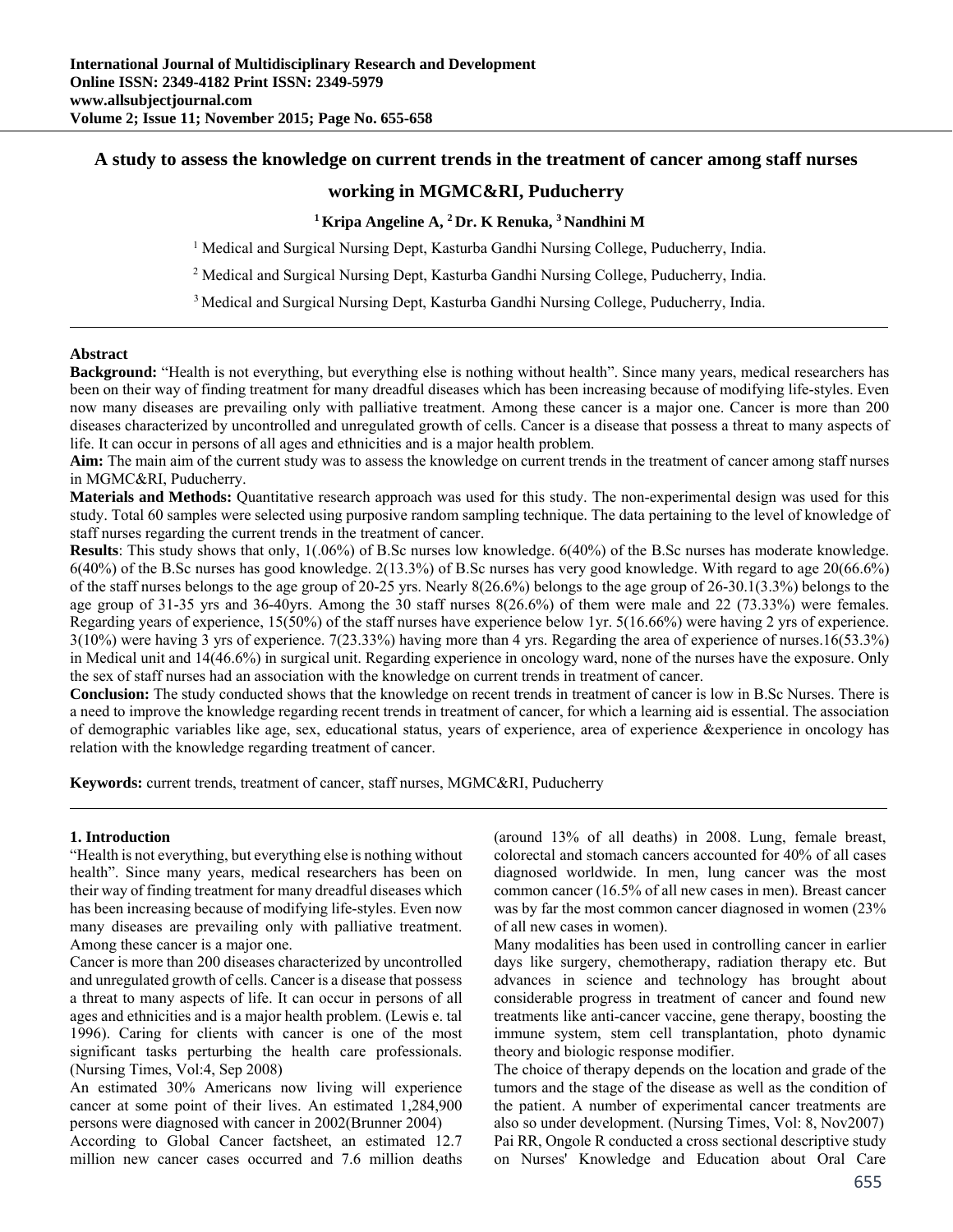of Cancer Patients Undergoing Chemotherapy and Radiation Therapy among 158 staff nurses working in oncology related areas from 4 different hospitals of Dakshina Kannada district and Udupi district of Karnataka state, India. The results shows that Majority 81 (51.3%) of the staff nurses had poor knowledge of oral care in cancer patients whereas 87 (55.1%) reported that knowledge acquired through basic education in oral care is not

sufficient. Most of the staff nurses 115 (72.8%) did not receive basic education in oral care of cancer patients. There was significant association between knowledge and variables such as designation (.005), years of work experience (.040) and years of experience in cancer wards (.000) at 0.05 levels.

### **1.1 Objectives of the Study**

- To assess the level of knowledge of staff nurses regarding the current trends in the treatment of cancer.
- To associate the selected demographic variables with the level of knowledge of nurses regarding the current trends in the treatment of Cancer

## **2. Methodology**

### **2.1 Research Approach**

Descriptive approach was adopted for the study as it was intended to assess the knowledge of nurses. The design used was non experimental design.

## **2.2 Research Design**

The design used was non-experimental design

## **2.3 Study Setting**

The study was conducted in Mahatma Gandhi Medical College & Research Institute, Puducherry. It is a multispeciality hospital equipped with special wards for oncology and bed strength of 850situated 15 km away from Puducherry

### **2.4 Study Population**

The population of the study includes nurses working in different wards of MGMC&RI, who met the inclusion criteria & are available during the time of data collection.

### **2.5 Sample and Sample Size**

Nurses working in different wards of MGMC&RI, who who met the inclusion criteria were selected as sample. The sample size was 30.

#### **2.6 Criteria for Sample Selection Inclusion Criteria**:

- Nurses who were available during data collection
- Nurses who were willing to participate in the study

### **Exclusion Criteria**

 Nurses who were not willing to participate and in other shifts.

### **2.7 Sampling Technique**

The samples who met the inclusion criteria during the data collection were selected using Purposive sampling technique.

#### **2.8 Procedure for Data collection**

The data was collected from various wards for a period of one week. Before starting data collection, researcher obtained permission from nursing superintendent. The samples were selected on basis of selection crieteria and oral consent was obtained. Data were collected using questionnaire focusing on different aspects in treatment of cancer. Data was detained and scoring was done. Data collected was analysed using inferential statistics

## **3. Results**

#### **3.1 Background Variables**

- With regard to age 20(66.6%) of the nurses belongs to the age group of20-25years and nearly 8(26.6%) belongs to the age group of 26-30 years and 1 (3.3%) belongs to age group of 31 – 35 years and 36-40 years.
- Among 30 staff nurses, 22 (73.33%) of them were female and 8 (26.6%) were male
- Regarding years of experience 15 (50%) of nurses have experience for 1 year and 5(16.66%) were having 2 year and 3(10%) have 3 year experience and 7(23.33%) have 4 year experience.
- Regarding area of experience 16(53.3%) had experience in medical ward and 14(46.6%) had experience in surgical ward.
- Among the nurses 30(100%) does not have the experience in oncology ward
- Regarding the knowledge of nurses 2(13.06%) of B.Sc nurses have adequate knowledge, 6(40%) of B.Sc nurses have moderately adequate knowledge and 6(40%) have inadequate knowledge and 1(.06%) have poor knowledge.
- Regarding the knowledge of GNM nurses 3(20%) has poor knowledge, 10(66.6%) have inadequate knowledge and 2(13.3%) has moderate knowledge and no one has adequate knowledge regarding current trends in treatment of cancer.
- Regarding the association age, sex, educational status, area of experience and years of experience of BSc and GNM staff nurses had  $X^2$  value of 1.6071, 6.294, 6.000, 2.2768,10.178 at value of p< 0.6, p< 0.09, p<0.1, p<0.5and p<0.3 respectively. This shows that there was a significant association only between sex of staff nurses with the level of knowledge of staff nurses on current trends in the treatment of cancer. The remaining demographic variables had no association

| <b>Table I.a:</b> Frequency and Percentage Distribution of Age of Staff |
|-------------------------------------------------------------------------|
| Nurses. $(N=30)$                                                        |

| Sl No | Age             | <b>Frequency</b> | <b>Percentage</b> |
|-------|-----------------|------------------|-------------------|
|       | $20-25$ years   |                  | $66.6\%$ .        |
|       | $26 - 30$ years |                  | 26.6%             |
|       | $31 - 35$ years |                  | 3.3%              |
|       | 40 years        |                  | $3\%$             |

**Table 1.b:** Frequency and Percentage Distribution of Sex of Satff Nurses.

| Sl. No | Sex    | <b>Frquency</b> | Percentage |
|--------|--------|-----------------|------------|
|        | Male   |                 | 60/        |
|        | Female |                 | 20,        |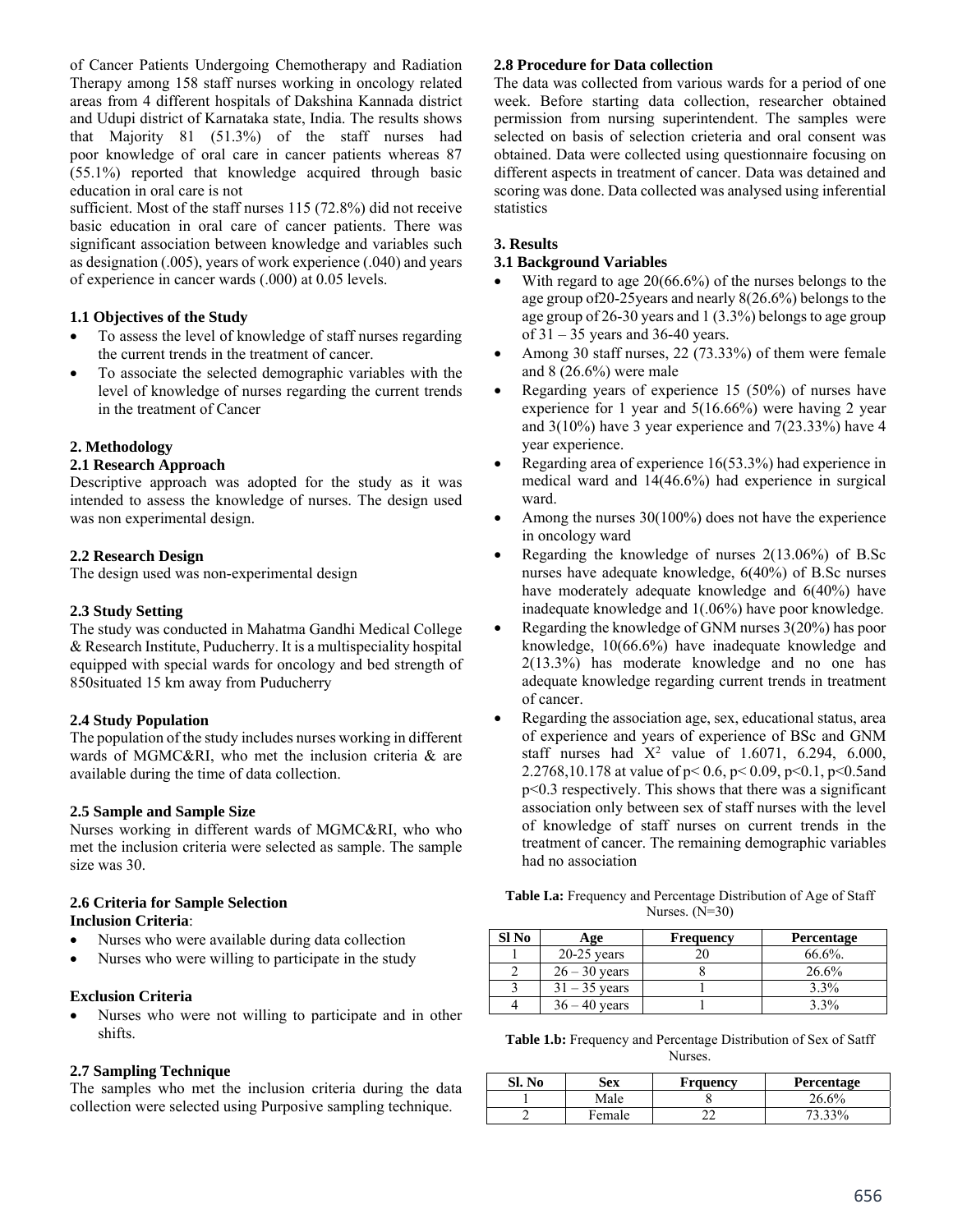**Table 1.c:** Frequency and Percentage Distribution of Years of Experience of Staff Nurses

| <b>SI NO</b> | <b>Years Of Experience</b> | <b>Frequency</b> | Percentage |
|--------------|----------------------------|------------------|------------|
|              | Below 1 year               |                  | 50%        |
|              | ' vear                     |                  | 16.66%     |
|              | vear                       |                  | 10%        |
|              | + year                     |                  | 23.33%     |



**Fig 1:** Percentage Distribution of Years of Experience of Staff Nurses.

|  |  |  |  | Table 1-d: Frequency and Percentage Distribution of Area of Experience of Staff Nurses |  |
|--|--|--|--|----------------------------------------------------------------------------------------|--|
|--|--|--|--|----------------------------------------------------------------------------------------|--|

| SI No | <b>Area of Experience</b> | Frequency | Percentage     |
|-------|---------------------------|-----------|----------------|
|       | Medical ward              | πU.       | 3%<br>- ^<br>. |
|       | ward<br>Surgical          | l 4       | 46.6%          |



**Table 1: E** Frequency and Percentage Distribution of Experience in Oncology Ward.

| Sl no | <b>Experience In Oncology</b><br>Unit | Frequency | Percentage |
|-------|---------------------------------------|-----------|------------|
|       | Yes                                   |           | $2\%$      |
|       |                                       |           | $100\%$    |

**Fig 2:** Percentage Distribution of Area of Experience of Staff Nurses

Level of knowledge among the staff nurses regarding the current trends in the treatment of cancer.

**Table 2:** Frequency and percentage distribution of knowledge of b.sc and gnm nurses regarding current trends in the treatment of cancer.

| SL. No | Knowledge level on treatment of cancer |           | BS.c(N)           | GNM(N)    |                   |  |
|--------|----------------------------------------|-----------|-------------------|-----------|-------------------|--|
|        |                                        | Frequency | <b>Percentage</b> | Frequency | <b>Percentage</b> |  |
|        | Poor $(\leq 5)$                        |           | $.06\%$           |           | 20%               |  |
|        | Average $(6 - 10)$                     |           | 40%               |           | 66.6%             |  |
|        | Good $(11 - 15)$                       |           | 40%               |           | 13.3%             |  |
|        | Excellent $(16 - 20)$                  |           | 13.33%            |           | 0%                |  |

**Table 3:** Association of Demographic Variables with Knowledge of B.Sc and Gnm Nurses

| <b>Variables</b> |   | Adequate        | Inadequate |                    | Poor             |                  | <b>Very Poor</b> |               | $X^2$ value       |
|------------------|---|-----------------|------------|--------------------|------------------|------------------|------------------|---------------|-------------------|
| <b>Variables</b> |   | <b>Adequate</b> |            | Inadequate<br>Poor |                  | <b>Very Poor</b> |                  | $X^2$ value   |                   |
|                  |   | $\frac{0}{0}$   | F          | $\frac{6}{9}$      |                  | $\frac{6}{6}$    |                  | $\frac{0}{0}$ |                   |
| AGE              |   |                 |            |                    |                  |                  |                  |               |                   |
| $20-25$ vrs      | ◠ | $6.66\%$        | 6          | 20%                | 10               | 66.6%            | ◠                | 6.66%         | $X^2=1.6071$      |
| $26-30$ vrs      | 0 |                 | 8          | 26.6%              | $\boldsymbol{0}$ |                  | 0                |               | $df=3$            |
| $31-35$ vrs      | 0 |                 | 0          |                    |                  | 3.3%             |                  |               | $p=.6577$         |
| $36-40$ vrs      | 0 |                 | $\Omega$   | 0                  | $\theta$         |                  |                  | 3.33%         | <b>NS</b>         |
| <b>Sex</b>       |   |                 |            |                    |                  |                  | $X^2 = 6.2946$   |               |                   |
| Male             | 0 |                 |            | $16.6\%$           |                  | 3.3%             |                  | 6.66%         | $Df=3$            |
| Female           |   | 6.66%           | 3          | 10%                | 15               | 50%              | ⌒                | 6.66%         | $P = 0.0980$<br>د |